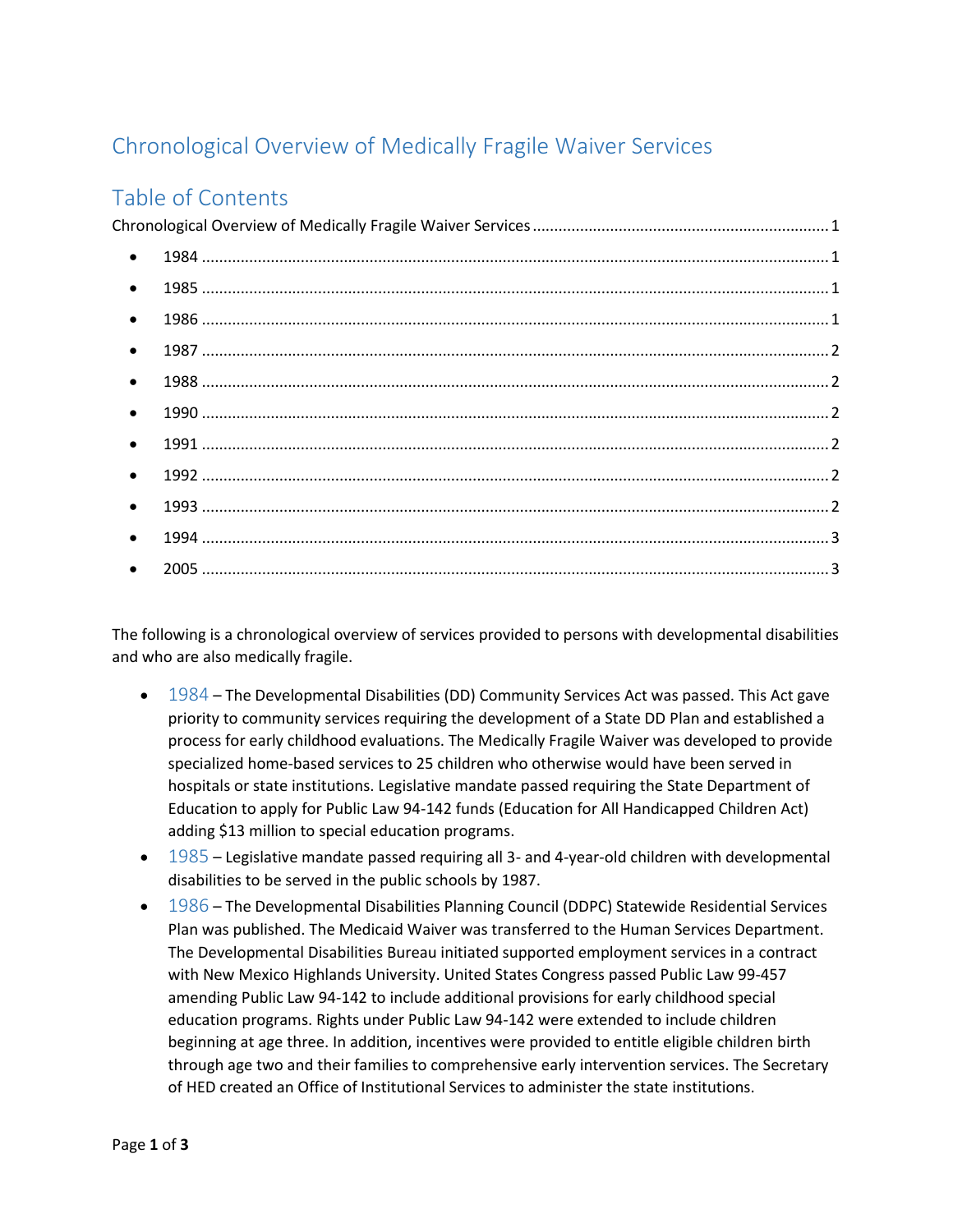- <span id="page-1-0"></span> $\bullet$  1987 – Jackson versus State of New Mexico lawsuit was filed to address inadequate and/or inappropriate services for residents of Fort Stanton and LLH & TS and the state's lack of community services for individuals in need of these services to prevent inappropriate institutionalization. The Developmental Disabilities Bureau of Health and Environment Department was designated as lead agency to implement Part H of Public Law 99-457. The fiveyear grant requires New Mexico to develop a coordinated interagency early intervention system for all eligible children birth through age two.
- <span id="page-1-1"></span>• 1988 – The Family Infant Toddler Interagency Coordinating Council (ICC) was appointed by the Governor to assist in the planning of Part H of Public Law 99-457. The Office of Institutional Services was relocated within Behavioral Health Services Division (BHSD) and renamed Office of Facility-Based Services. The Developmental Disabilities Bureau announced a mandate that all DD community programs must be accredited by CARF by June 30, 1991 as part of an overall community program quality assurance initiative. The Developmental Disabilities Bureau established integrated service options as its top funding priority. The Developmental Disabilities Bureau with funding assistance from DDPC established 16 Regional Councils comprised of agencies, advocates, parents and service recipients to assist the state in a grass roots needs assessment and state plan process. The Developmental Disabilities Bureau through a Joint Powers Agreement transferred state matching funds for Human Services Department to maximize the DD Medicaid Waiver.
- 1989 The Statewide Adult Services Task Force was established by the Developmental Disabilities Bureau to provide advisory counsel to the Bureau with regard to the needs of adults with developmental disabilities. The Developmental Disabilities Bureau revised the Program Standards for Developmental Disabilities Community Agencies to mirror CARF Standards. The Developmental Disabilities Bureau completed the 1989-1991 State Plan through assistance of 16 Regional Advisory Councils, the newly established Statewide Adult Services Task Force and the Family Infant Toddler Interagency Coordinating Council.
- <span id="page-1-2"></span>• 1990 – Developmental Disabilities Bureau reorganized into a Division of the Department of Health. Establishment of Centralized Services Team for single-point of entry into the DD Service System including centralized waiting list. Adult Targeted Case Management system is initiated and implemented. Jackson v. Fort Stanton litigation results in Parker Decision. State of New Mexico must implement corrective actions at Fort Stanton and Los Lunas and place people with community recommendations into community service system. PASAAR—The nursing home reform initiative becomes the responsibility of the DD Division.
- <span id="page-1-3"></span>• 1991 – Completion of Systemic Plan and Jackson Management Manual for transitioning individuals from institutions to community settings. Decision to close Fort Stanton to DD Services and transition to Long Term Care facility by July 31, 1995.
- <span id="page-1-4"></span>• 1992 – Establishment DD and MF Waiver transfer to DOH/DDD from HSD/SSD. Establishment of the DDD Office of Quality Assurance. First community placement of a Jackson Class Member into community services occurs.
- <span id="page-1-5"></span>• 1993 – Early Childhood becomes a statewide entitled program for children birth to three years of age. Establishment of the DDD Office of Administrative Support. HCFA approved major expansion and re-financing of DD Medicaid Waiver, doubling resources and allowing the Division to serve 2,089 individuals in the community. \$3 million appropriated to reduce the DD waiting